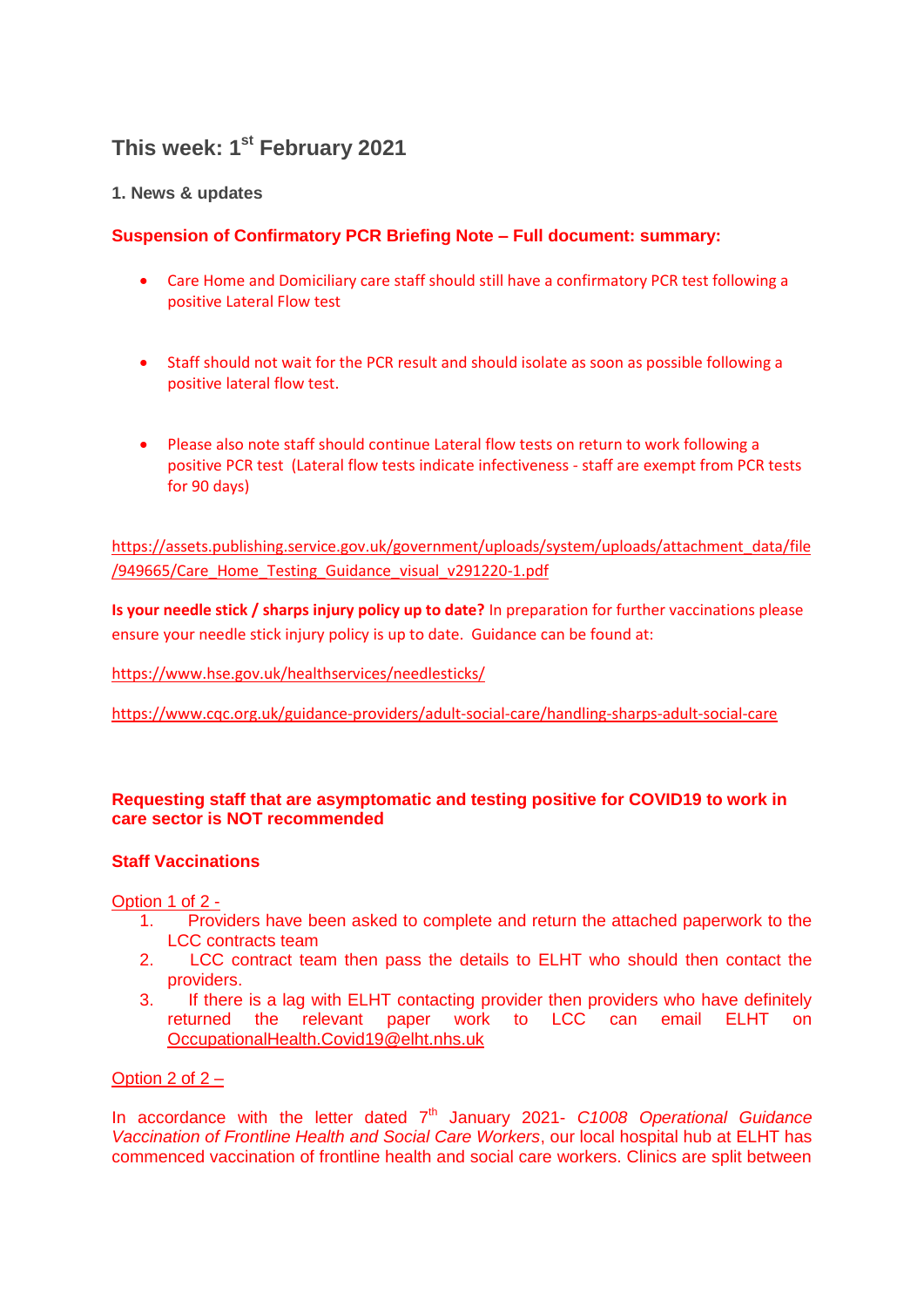Royal Blackburn Hospital and Burnley General Hospital and will be strictly by pre-booked appointment only.

Pennine Lancashire CCGs have agreed a process with ELHT, to streamline requests from eligible staff cohorts to ensure priority is given in line with current guidelines. This includes but is not limited to:

- staff working on the vaccination programme
- staff who have frequent face-to-face contact with patients and who are directly involved in patient care in either secondary or primary care, mental health, urgent and emergency care and community settings
- those working in independent, voluntary and non-standard healthcare settings such as hospices, and community-based mental health or addiction services
- laboratory, pathology and mortuary staff
- those working for a sub-contracted provider of facilities services such as portering or cleaning
- temporary, locum or 'bank' staff, including those working in the COVID-19 vaccination programme, students, trainees and volunteers who are working with patients
- frontline social care workers directly working with vulnerable people who need care and support irrespective of where they work (for example in hospital, people's own homes, day centres, or supported housing); or who they are employed by (for example local government, NHS, independent sector or third sector).

Referring organisations will need to identify a single point of contact (SPOC) to collate requests from their eligible workforce, assess these against the eligibility criteria, and complete the attached form with staff in priority order and returning to [elccg.covidvaccination@nhs.net](mailto:elccg.covidvaccination@nhs.net) . This process will allow us to ensure we are targeting the correct cohorts in line with national guidance, and requests will only be accepted via the nominated SPOC.

Following receipt of the referral form, individuals will be notified via email of instructions on how to book an appointment on the system. It is important that they are able to provide an individual email address as this will be a key identifier in accessing the booking system. Individuals will also need to know their NHS number to progress through the booking system.

Information leaflets in relation to the vaccination are attached and the most up to date/multi lingual versions can be found at [https://www.gov.uk/health-and-social-care/health-protection](https://www.gov.uk/health-and-social-care/health-protection-immunisation)[immunisation](https://www.gov.uk/health-and-social-care/health-protection-immunisation)

[NHS and Social Care staff notice on close contacts, isolation and testing](https://eastlancsccg.nhs.uk/images/RegulatedCareSector/Staff_notice_guide_to_close_contacts_self-isolation_and_testing_version_12_130121.pdf)

[Updates to guidance in relation to care homes \(latest\)](https://eastlancsccg.nhs.uk/images/Updates_to_guidance_in_relation_to_care_homes_this_week_wc_18th_January_2021.pdf)

[Care Homes vaccination mobilisation guidance](https://eastlancsccg.nhs.uk/images/Care_Home_Vaccination_Mobilisation_support_pack_version_2_8_January_2021pdf.pdf)

[Vaccination Update for Care homes](https://eastlancsccg.nhs.uk/images/Care_Homes_Covid_Vaccination_update.pdf)

Post vaccine guidance for health care workers: [https://assets.publishing.service.gov.uk/government/uploads/system/uploads/attac](https://assets.publishing.service.gov.uk/government/uploads/system/uploads/attachment_data/file/951749/PHE_COVID-19_vaccination_guide_for_healthcare_workers_English_v2.pdf) [hment\\_data/file/951749/PHE\\_COVID-](https://assets.publishing.service.gov.uk/government/uploads/system/uploads/attachment_data/file/951749/PHE_COVID-19_vaccination_guide_for_healthcare_workers_English_v2.pdf)19 vaccination quide for healthcare workers English v2.pdf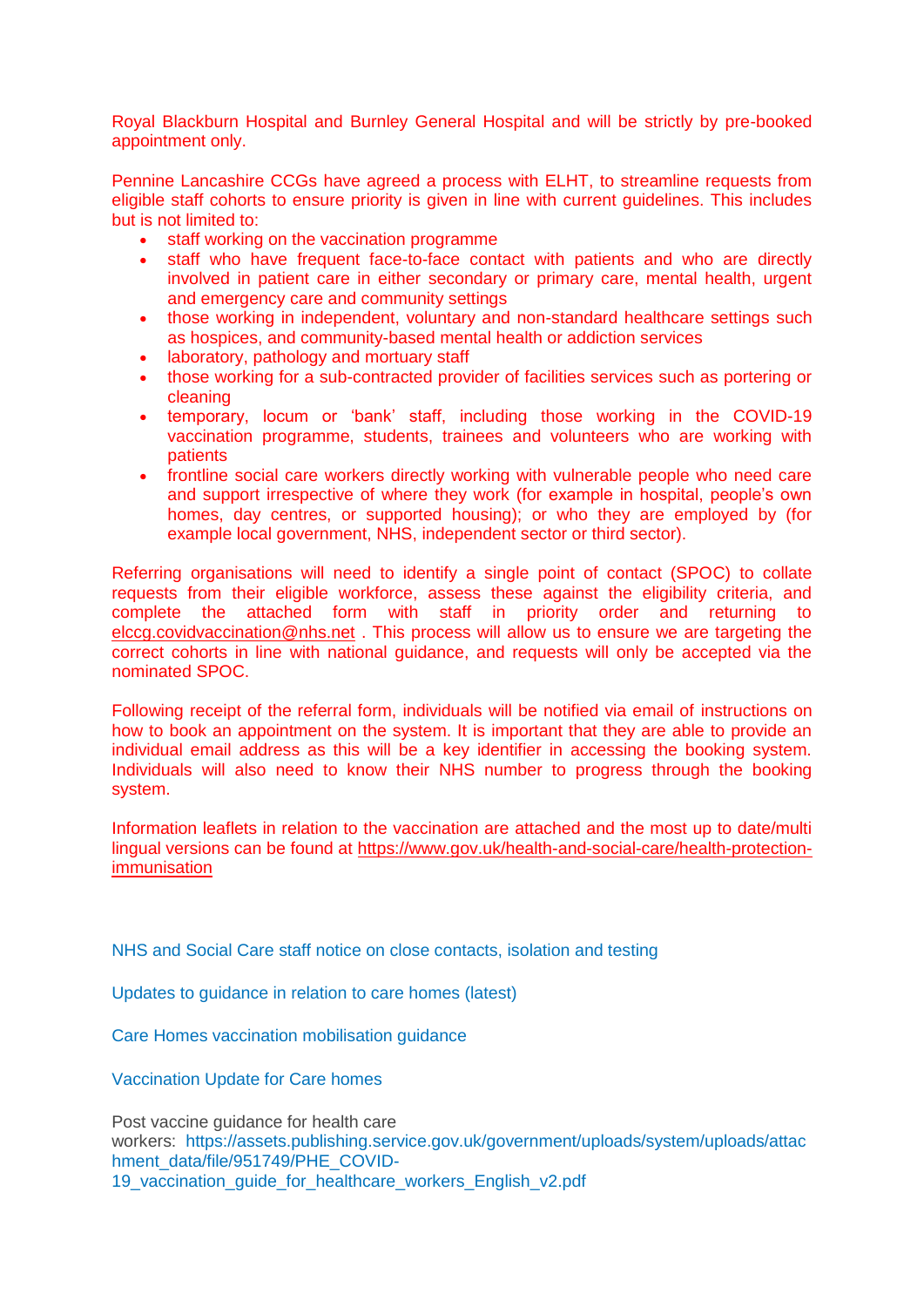[Kickstart Government Scheme \(work experience scheme\)](https://eastlancsccg.nhs.uk/images/Kickstart_programme.pdf)

[Top 10 Tips from Care Homes who have had outbreaks](https://eastlancsccg.nhs.uk/images/RegulatedCareSector/Top_ten_tips.docx)

[Coffee and engagement –](https://eastlancsccg.nhs.uk/images/RegulatedCareSector/You_said_We_did_from_December_and_October_Coffee_engagement_evenings.pdf) the results - You said we did

[pdfAZ intro Pfizer updates + Care Home Presentation 12.01.2021](https://eastlancsccg.nhs.uk/contact-us/freedom-of-information/disclosure-logs/publications/2729-az-intro-pfizer-updates-care-home-presentation-12-01-2021) (2.52 MB)

**Covid19 Resource Pack for Care Homes** - please do have a look at the Covid19 Resource Pack for Care Homes developed by Lancashire County Council (East Lancs area) and Blackburn with Darwen Council? If not - here it is: <https://www.lancashire.gov.uk/media/920139/covid-19-resource-pack-v3-oct-2020.pdf>

#### **2. Policies and procedures**

#### **COVID19 Care Home Resource Pack V3 October 2020 (latest version) : <https://www.lancashire.gov.uk/media/920139/covid-19-resource-pack-v3-oct-2020.pdf>**

[COVID vaccinations care home consent forms](https://eastlancsccg.nhs.uk/images/RegulatedCareSector/20201208_ICS_CH_CvdVacConsentForm_v1_FINAL.PDF)

[https://www.england.nhs.uk/coronavirus/publication/guidance-for-covid-19-vaccination-in](https://www.england.nhs.uk/coronavirus/publication/guidance-for-covid-19-vaccination-in-care-homes-that-have-cases-and-outbreaks/)[care-homes-that-have-cases-and-outbreaks/](https://www.england.nhs.uk/coronavirus/publication/guidance-for-covid-19-vaccination-in-care-homes-that-have-cases-and-outbreaks/)

Version 1.0 Final 2021-01-11 Care Home Visiting Policy: [https://www.gov.uk/government/publications/visiting-care-homes-during](https://www.gov.uk/government/publications/visiting-care-homes-during-coronavirus/update-on-policies-for-visiting-arrangements-in-care-homes)[coronavirus/update-on-policies-for-visiting-arrangements-in-care-homes](https://www.gov.uk/government/publications/visiting-care-homes-during-coronavirus/update-on-policies-for-visiting-arrangements-in-care-homes)

#### **3. Training opportunities**

 $IPC - Back$  to basics IPC Webinar (4<sup>th</sup> February) here:

Nutrition & Hydration Resources: here:

Discussing SLT Solutions/Swallowing Difficulties following COVID. To watch the video please click on this link: <https://bit.ly/2G8VuhL>

To watch the NACC national conference on Nutrition and CoVID. 'Can food be thy Medicine'<https://bit.ly/2TnSmkZ>

#### [GPN & HWCS Conference](https://eastlancsccg.nhs.uk/images/RegulatedCareSector/GPN_and_HCSW_Conference_2021.pdf)

**Coffee and engagement sessions** - the next one is on the 10<sup>th</sup> February 2021 and you can join from 2-3 pm or 6- 7 pm. The 2pm slot is on MS teams here: [Click here to join the](https://teams.microsoft.com/l/meetup-join/19%3ameeting_NjkxOTI3M2MtMzdlNC00MDliLWFhMjgtZmZiZjMzZGI5OTkw%40thread.v2/0?context=%7b%22Tid%22%3a%2237c354b2-85b0-47f5-b222-07b48d774ee3%22%2c%22Oid%22%3a%22a2ec35af-1c40-4f8f-8903-a088b26ed2a2%22%7d)  [meeting](https://teams.microsoft.com/l/meetup-join/19%3ameeting_NjkxOTI3M2MtMzdlNC00MDliLWFhMjgtZmZiZjMzZGI5OTkw%40thread.v2/0?context=%7b%22Tid%22%3a%2237c354b2-85b0-47f5-b222-07b48d774ee3%22%2c%22Oid%22%3a%22a2ec35af-1c40-4f8f-8903-a088b26ed2a2%22%7d) and the 6pm slot here: [Click here to join the meeting](https://teams.microsoft.com/l/meetup-join/19%3ameeting_MGQ4N2Y3ZmItYmJhNS00ZTFlLWEwMGYtZjA3NDA4ZTQ0YzNj%40thread.v2/0?context=%7b%22Tid%22%3a%2237c354b2-85b0-47f5-b222-07b48d774ee3%22%2c%22Oid%22%3a%22a2ec35af-1c40-4f8f-8903-a088b26ed2a2%22%7d) – you can also register here for the events and choose which option as part of the registration: [https://www.eventbrite.co.uk/e/virtual-coffee-engagement-2-online-sessions-to](https://www.eventbrite.co.uk/e/virtual-coffee-engagement-2-online-sessions-to-support-the-care-sector-tickets-137296701129)[support-the-care-sector-tickets-137296701129](https://www.eventbrite.co.uk/e/virtual-coffee-engagement-2-online-sessions-to-support-the-care-sector-tickets-137296701129)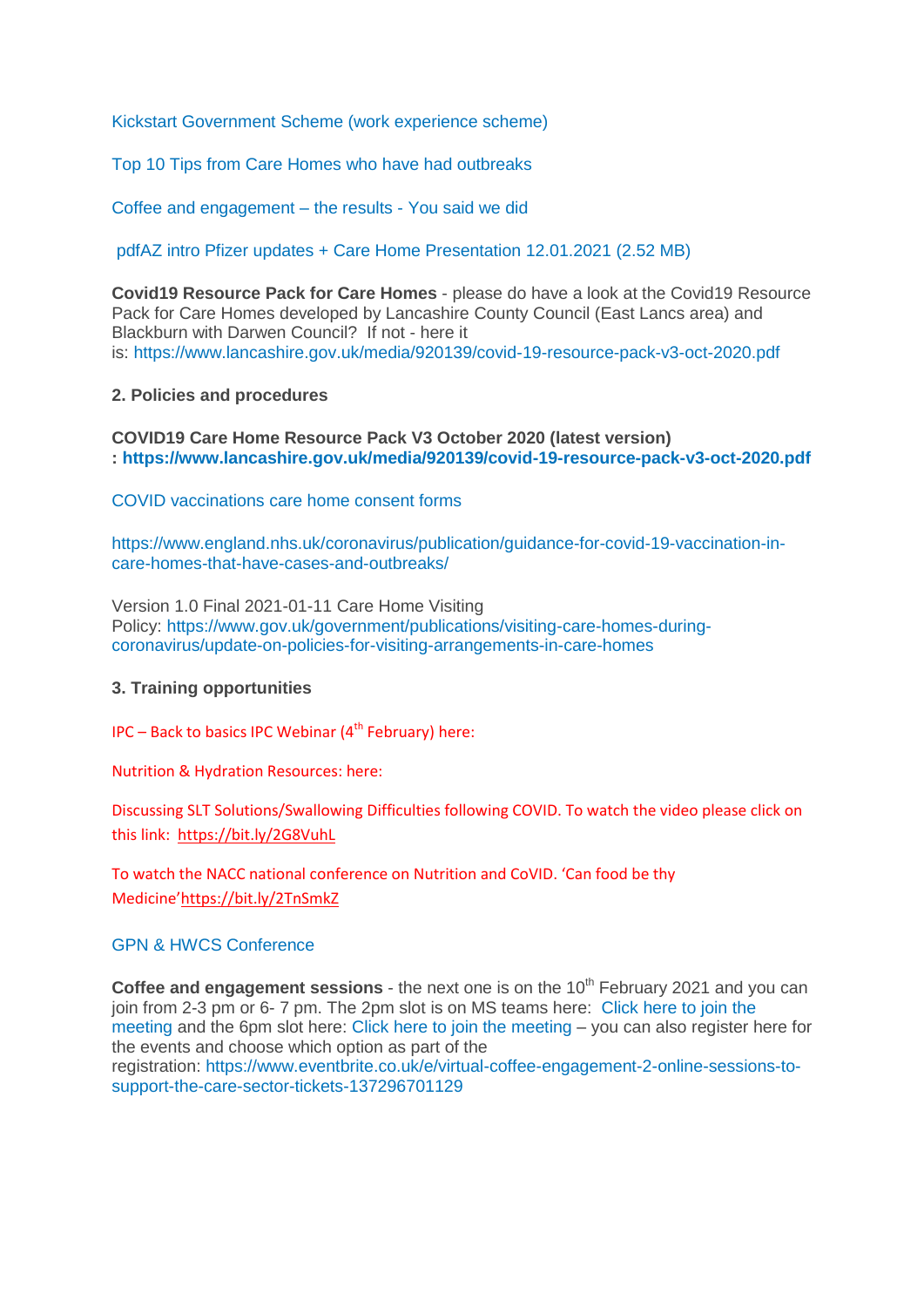## **4. IPC/PPE**

**The UK Infection Prevention and Control guidance** - agreed by the UK's four chief medical and nursing officers, has been updated to reflect the most up-to-date scientific understanding of how to prevent and control COVID-19 infection. Amendments have been made to strengthen existing messaging and provide further clarity where needed, including updates to the care pathways to recognise testing and exposure. Appendices to support the remobilisation and maintenance of dental, mental health and learning disability services have also been added. Changes to the previous version are listed on page 7 of the guidance. Following extensive clinical and scientific review, no changes to the recommendations, including PPE, have been made in response to the new variant strains at this stage, however this position will remain under constant review. Organisations who adopt practices that differ from those recommended in the national guidance are responsible for ensuring safe systems of work, including the completion of a risk assessments approved through local governance procedures. [https://www.gov.uk/government/publications/wuhan](https://www.gov.uk/government/publications/wuhan-novel-coronavirus-infection-prevention-and-control)[novel-coronavirus-infection-prevention-and-control](https://www.gov.uk/government/publications/wuhan-novel-coronavirus-infection-prevention-and-control) 

Please follow the link to an updated (as of 4th November 2020) list of local contacts for care providers who are not on the PPE portal. Providers can get PPE through their local authority or local resilience forum[.https://www.gov.uk/guidance/personal-protective-equipment-ppe](https://www.gov.uk/guidance/personal-protective-equipment-ppe-local-contacts-for-care-providers?utm_source=7b0599ce-5951-49ad-aa64-8d33f4581bd8&utm_medium=email&utm_campaign=govuk-notifications&utm_content=daily)[local-contacts-for-care-providers?utm\\_source=7b0599ce-5951-49ad-aa64-](https://www.gov.uk/guidance/personal-protective-equipment-ppe-local-contacts-for-care-providers?utm_source=7b0599ce-5951-49ad-aa64-8d33f4581bd8&utm_medium=email&utm_campaign=govuk-notifications&utm_content=daily) [8d33f4581bd8&utm\\_medium=email&utm\\_campaign=govuk-notifications&utm\\_content=daily](https://www.gov.uk/guidance/personal-protective-equipment-ppe-local-contacts-for-care-providers?utm_source=7b0599ce-5951-49ad-aa64-8d33f4581bd8&utm_medium=email&utm_campaign=govuk-notifications&utm_content=daily)

Please also find the latest Government guidance on PPE as an illustrated guide for community and social care settings: [https://www.gov.uk/government/publications/personal](https://www.gov.uk/government/publications/personal-protective-equipment-ppe-illustrated-guide-for-community-and-social-care-settings)[protective-equipment-ppe-illustrated-guide-for-community-and-social-care-settings](https://www.gov.uk/government/publications/personal-protective-equipment-ppe-illustrated-guide-for-community-and-social-care-settings)

Please also find the CQC guidance to ensure that care settings are compliant with IPC: [https://www.cqc.org.uk/guidance-providers/residential-adult-social-care/infection](https://www.cqc.org.uk/guidance-providers/residential-adult-social-care/infection-prevention-control-care-homes)[prevention-control-care-homes](https://www.cqc.org.uk/guidance-providers/residential-adult-social-care/infection-prevention-control-care-homes)

## **5. Domiciliary Care**

 [pdfDom Care Weekly homecare worker testing guidance for homecare agencies](https://eastlancsccg.nhs.uk/contact-us/freedom-of-information/disclosure-logs/publications/2730-dom-care-weekly-homecare-worker-testing-guidance-for-homecare-agencies) (2.17 MB)

Join us for our coffee and engagement sessions - the next one is on the  $10<sup>th</sup>$  February 2021 and you can join from 2-3 pm or 6- 7 pm. The 2pm slot is on MS teams here: [Click here to](https://teams.microsoft.com/l/meetup-join/19%3ameeting_NjkxOTI3M2MtMzdlNC00MDliLWFhMjgtZmZiZjMzZGI5OTkw%40thread.v2/0?context=%7b%22Tid%22%3a%2237c354b2-85b0-47f5-b222-07b48d774ee3%22%2c%22Oid%22%3a%22a2ec35af-1c40-4f8f-8903-a088b26ed2a2%22%7d)  [join the meeting](https://teams.microsoft.com/l/meetup-join/19%3ameeting_NjkxOTI3M2MtMzdlNC00MDliLWFhMjgtZmZiZjMzZGI5OTkw%40thread.v2/0?context=%7b%22Tid%22%3a%2237c354b2-85b0-47f5-b222-07b48d774ee3%22%2c%22Oid%22%3a%22a2ec35af-1c40-4f8f-8903-a088b26ed2a2%22%7d) and the 6pm slot here: [Click here to join the meeting](https://teams.microsoft.com/l/meetup-join/19%3ameeting_MGQ4N2Y3ZmItYmJhNS00ZTFlLWEwMGYtZjA3NDA4ZTQ0YzNj%40thread.v2/0?context=%7b%22Tid%22%3a%2237c354b2-85b0-47f5-b222-07b48d774ee3%22%2c%22Oid%22%3a%22a2ec35af-1c40-4f8f-8903-a088b26ed2a2%22%7d) – you can also register here for the events and choose which option as part of the

registration: [https://www.eventbrite.co.uk/e/virtual-coffee-engagement-2-online-sessions-to](https://www.eventbrite.co.uk/e/virtual-coffee-engagement-2-online-sessions-to-support-the-care-sector-tickets-137296701129)[support-the-care-sector-tickets-137296701129](https://www.eventbrite.co.uk/e/virtual-coffee-engagement-2-online-sessions-to-support-the-care-sector-tickets-137296701129)

Useful links for the domiciliary care sector (LCC) :

- **External link to LCC Covid 19** Site: [https://www.lancashire.gov.uk/practitioners/health-and-social-care/care-service](https://www.lancashire.gov.uk/practitioners/health-and-social-care/care-service-provider-engagement/coronavirus-covid-19-information-for-care-providers/)[provider-engagement/coronavirus-covid-19-information-for-care-providers/](https://www.lancashire.gov.uk/practitioners/health-and-social-care/care-service-provider-engagement/coronavirus-covid-19-information-for-care-providers/)
- External link to the LCC Covid 19 site, that is dom care specific: [https://www.lancashire.gov.uk/practitioners/health-and-social-care/care](https://www.lancashire.gov.uk/practitioners/health-and-social-care/care-service-provider-engagement/coronavirus-covid-19-information-for-care-providers/home-care/)[service-provider-engagement/coronavirus-covid-19-information-for-care](https://www.lancashire.gov.uk/practitioners/health-and-social-care/care-service-provider-engagement/coronavirus-covid-19-information-for-care-providers/home-care/)[providers/home-care/](https://www.lancashire.gov.uk/practitioners/health-and-social-care/care-service-provider-engagement/coronavirus-covid-19-information-for-care-providers/home-care/)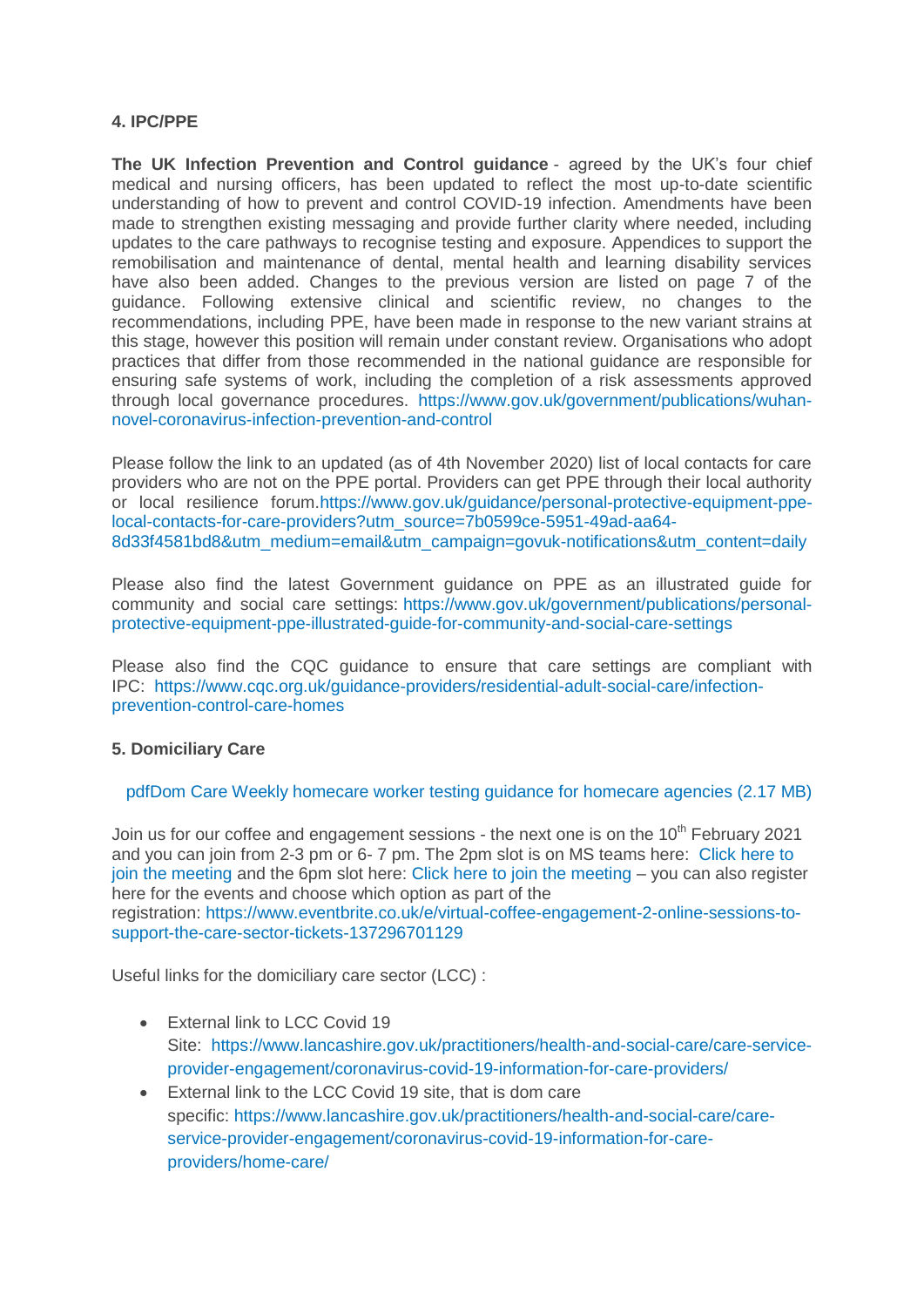External link to LCC Covid 19 webinar

: [https://www.lancashire.gov.uk/practitioners/health-and-social-care/care-service](https://www.lancashire.gov.uk/practitioners/health-and-social-care/care-service-provider-engagement/coronavirus-covid-19-information-for-care-providers/local-communications-to-providers-and-service-users/covid-19-provider-engagement-webinars/)[provider-engagement/coronavirus-covid-19-information-for-care-providers/local](https://www.lancashire.gov.uk/practitioners/health-and-social-care/care-service-provider-engagement/coronavirus-covid-19-information-for-care-providers/local-communications-to-providers-and-service-users/covid-19-provider-engagement-webinars/)[communications-to-providers-and-service-users/covid-19-provider-engagement](https://www.lancashire.gov.uk/practitioners/health-and-social-care/care-service-provider-engagement/coronavirus-covid-19-information-for-care-providers/local-communications-to-providers-and-service-users/covid-19-provider-engagement-webinars/)[webinars/](https://www.lancashire.gov.uk/practitioners/health-and-social-care/care-service-provider-engagement/coronavirus-covid-19-information-for-care-providers/local-communications-to-providers-and-service-users/covid-19-provider-engagement-webinars/)

General/contractual queries re dom care services and Covid 19 can be sent through to: [care@lancashire.gov.uk](mailto:care@lancashire.gov.uk)

## **6. Primary Care**

[The latest primary care bulletin for local GP practices in Pennine Lancashire \(issued 8th](https://eastlancsccg.nhs.uk/images/20210125_Primary_Care_Briefing_from_Dr_M_Dziobon_No_160_approved_for_circulation.pdf)  [January 2021\)](https://eastlancsccg.nhs.uk/images/20210125_Primary_Care_Briefing_from_Dr_M_Dziobon_No_160_approved_for_circulation.pdf) – Shelley will need to give this to you to upload and link

For information, please check out the National guidance for post acute covid19 assessment clinics <https://www.england.nhs.uk/coronavirus/guidance-for-everyone/your-covid-recovery/>

# **7. Digital, IT and data**

**WhatsApp Peer to Peer Support Group** - COVID has been a challenging for all providers. The CCG and partner colleagues are working hard to support all providers during these difficult times. However, some of the best support comes from fellow managers who have managed their organisation through a covid outbreak. We have set up a WhatsApp group for care home managers to offer peer to peer support, the greater support comes from those with experiences to share, lessons learnt, reflections and sometimes even a shoulder to cry on . This group has been amazing and those involved have found it to be beneficial. If you would like to be added to this group please email [stephanie.zakrzewski@nhs.net](mailto:stephanie.zakrzewski@nhs.net) with the following details :name, organisation, and mobile phone number:

**Specific support for digital technology for the regulated care sector** - can be found via the Digital Social Care website which is funded by NHSx and contains a host of valuable information. [https://www.digitalsocialcare.co.uk.](https://www.digitalsocialcare.co.uk/)

**NHS Digital will be de-activating all care providers' inactive individual email accounts** that have not been accessed within the last 180 days. These are due to be deleted in December 2020 for North West providers What do you need to do avoid this?

During the fast track application process March – Aug 2020 all providers were set up with 1 Owner and 1 Member account

The 'Owner' is the person that has been set up to manage the shared mailbox. Normally the care home manager/ care home owner. The 'Member' is the staff that will have been deemed responsible by the care home manager to have NHSmail – this tends to be senior care staff, admin, RGNs etc.

The mailbox Owner will have received a 'welcome email' and text message password on the mobile number registered on the fast track application. Please check junk email boxes for the welcome email and the text message password will look like this xxxx-xxxx-xxxx – consists of 3 sets of characters split by a dash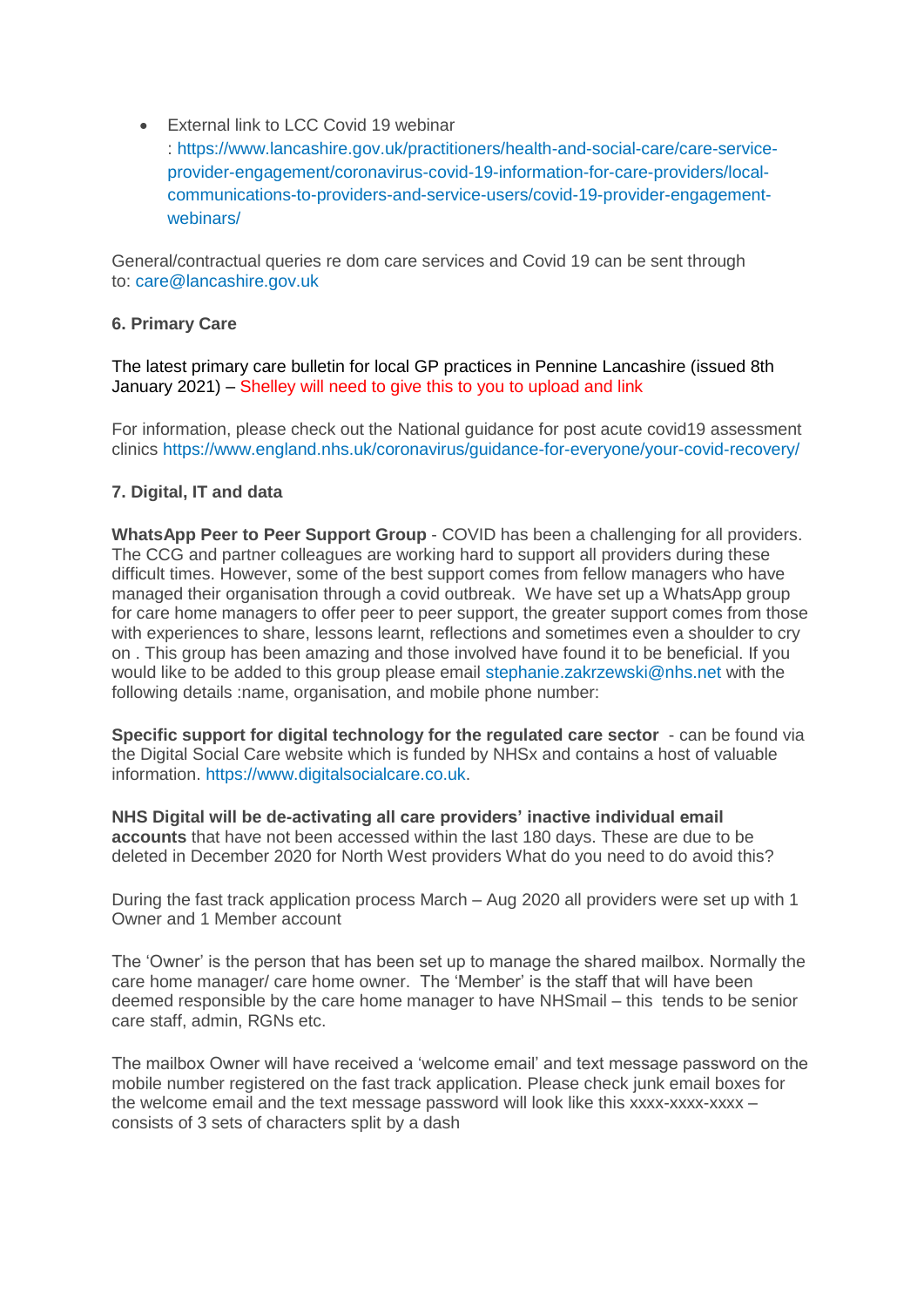Once you have located the welcome email and text message password contact Mazz Akhtar on 01282 644 723/ [murriam.akhtar@nhs.net](mailto:murriam.akhtar@nhs.net) who can help you with next steps to activate your account

NHSmail FAQs: NHS Mail FAQs Data Security Protection Toolkit (DSPT): DSPT Communications

NHS MAIL WEBINARS -

The webinars are designed to advise how to register, set up and how to use your new NHSmail account. Any Care Providers using NHSmail are encouraged to join the training webinars, these are live sessions, so you'll have the opportunity to ask questions throughout. Webinar format:

- Registering for NHSmail
- Welcome email
- Logging in for the first time
- Resetting your password
- NHSmail hints and tips
- Opening a shared mailbox
- Microsoft Teams overview
- Webinars run every Tuesday,  $2.00 \text{pm} 3.00 \text{pm}$ . To join the webinar please use the link:

[Join Microsoft Teams Meeting](https://teams.microsoft.com/l/meetup-join/19%3ameeting_ZGQ1MTkzMDAtZjU4OS00MDhhLWE1ZDgtNmUxNjIyNjcyYmZi%40thread.v2/0?context=%7b%22Tid%22%3a%2203159e92-72c6-4b23-a64a-af50e790adbf%22%2c%22Oid%22%3a%22cc4ef5b2-82a3-43ca-8a81-da50f393d1c8%22%7d)

#### **Data Security Protection Toolkit (DSPT) Important Update**

The DSPT should be completed every year, usually by 31st March. *However, due to COVID-19, the deadline for 2020/21 has been extended to 30th June 2021.* This means that, if you have a continuing healthcare contract or you already use systems that access NHS patient data, to remain compliant you will need to complete the 2020/21 DSPT by 30th June 2021. Other services should aim to complete it by June 2021 for residential and nursing homes, and by October 2021 for other services.

#### **Will Entry Level be continuing?**

Reflecting the need for adult social care services to operate in a way which meets the national data security standards, the option of publishing at entry level is a temporary arrangement and will be removed on 19 February 2021.

A new Approaching Standards level will be introduced in early 2021. If you have done most of the DSPT but have a bit more work left to do, you'll be able to get credit for the progress you have made by publishing at "Approaching Standards." To do this, you'll need to submit an action plan saying how and when you will complete the remaining items.

Our advice for providers in Pennine Lancashire is to aim to complete the Standards Met. There is lots of guidance and support available online via [https://www.digitalsocialcare.co.uk/data-security-protecting-my-information/data-security](https://www.digitalsocialcare.co.uk/data-security-protecting-my-information/data-security-and-protection-toolkit/)[and-protection-toolkit/](https://www.digitalsocialcare.co.uk/data-security-protecting-my-information/data-security-and-protection-toolkit/)